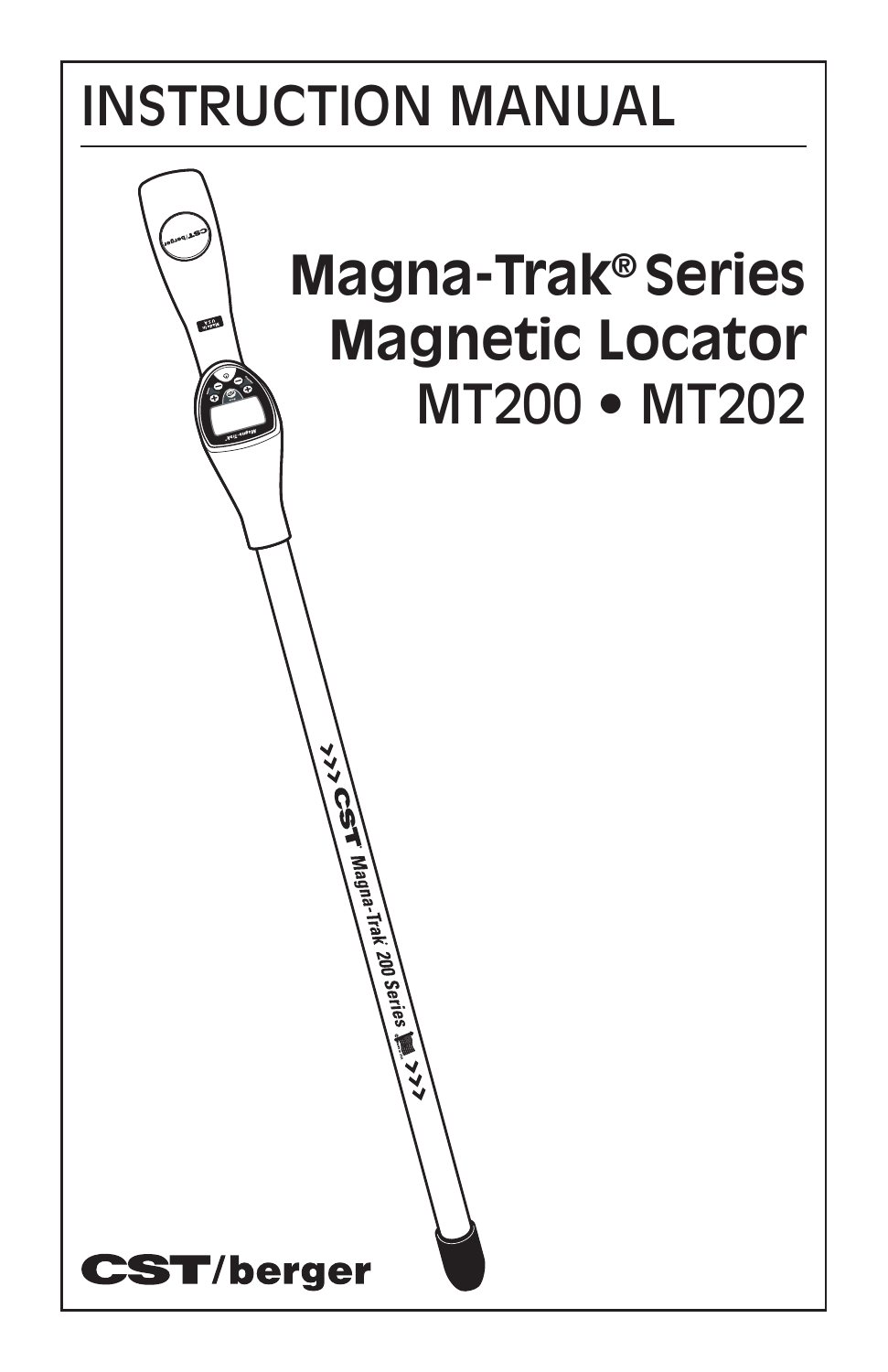Thank you for purchasing the Magna-Trak ® Magnetic Locator. Please read this manual thoroughly before operation.

## **CONTENTS**

| 1.                      |  |
|-------------------------|--|
| 2.                      |  |
| 3.                      |  |
| 4.<br>4.1<br>4.3<br>4.4 |  |
| 5.                      |  |
| 6.                      |  |
| 6.1<br>6.2<br>6.3       |  |
| 7 <sup>1</sup><br>7.1   |  |
| 8.                      |  |
| 9.                      |  |

## 1. INTRODUCTION

The Magna-Trak 200® Series magnetic locator is a flux-gate type of magnetometer which incorporates a unique patented technology that enables the factory to balance the magnetic ≠sensing coils to a finite condition. This patented method of magnetic balancing is advanced in the state of the technology.

The Magna-Trak 200® Series implements

"peak response" over ≠ferromagnetic objects by yielding an increasing audio signal as the object is approached and passed over.

This instrument is the product of many years of experience and service provided by CST to the industry.

This Owner's Instruction Manual covers the operation of both the MT-200 and MT-202 magnetic locators. The primary difference between both locators is the Erase feature available only on the MT-202 model.

**Copyright© 2002-2004** CST/berger. All rights reserved

The information contained herein is proprietary information of CST/berger, and is subject to change without notice. This document shall not be copied or otherwise reproduced without CST/berger's written consent.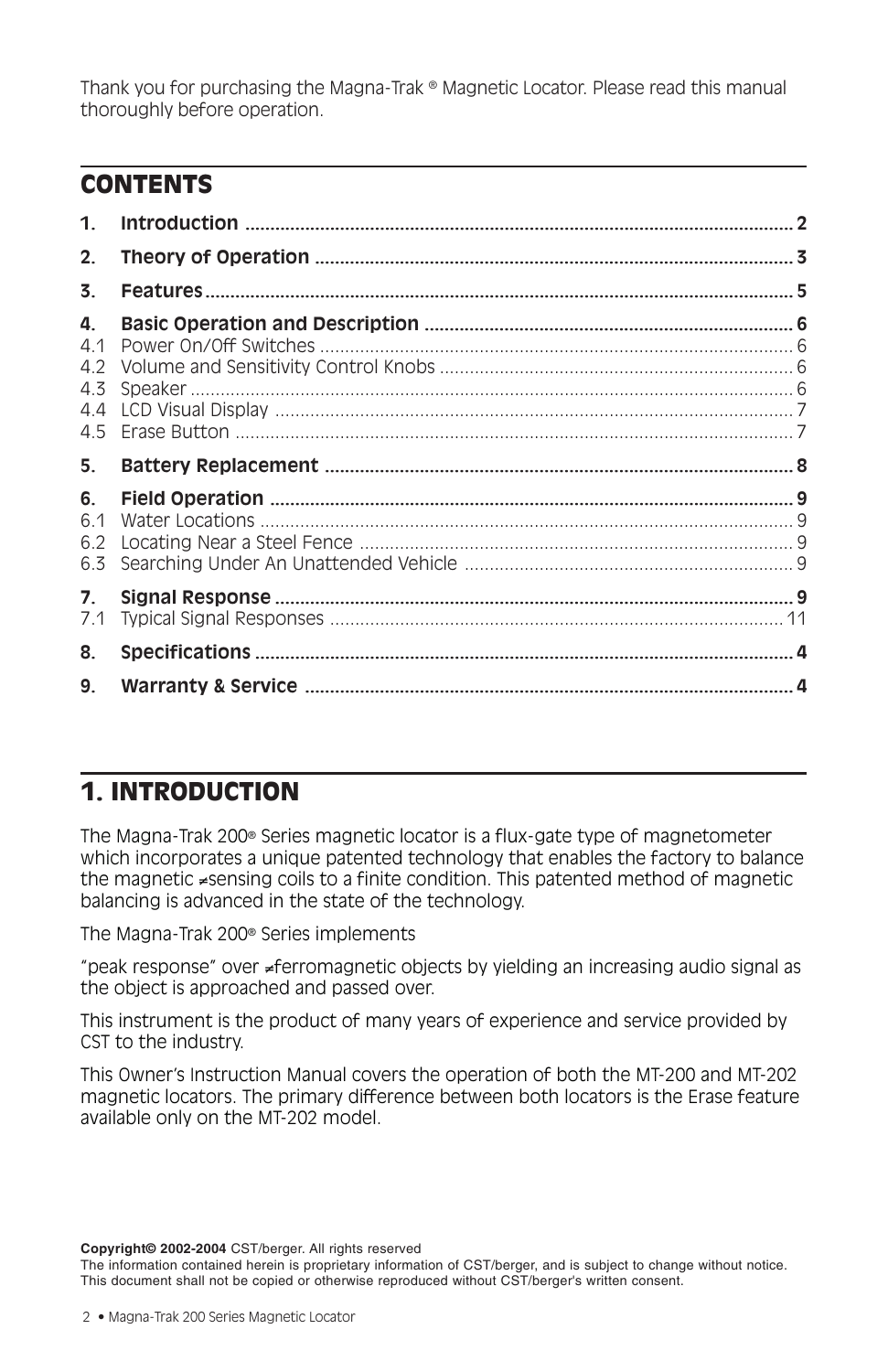## 2. THEORY OF OPERATION

The locator finds ferromagnetic objects by sensing the magnetic field radiated by the object. The locator contains two sensor coil assemblies that are precisely spaced and electronically balanced to achieve a near magnetically-balanced ≠operating condition. In a uniform magnetic field, such as the earth's field, the two sensor coils maintain a magnetically-balanced status, because both of the coils experience the same magnetic lines of force. However, when a ferromagnetic object is ≠approached, the field strength and angle of the magnetic lines upon each sensor is different. This difference, although minute, is enough to offset the critical balance and produce an audible ≠indicating signal (Fig. 1).

When no ferromagnetic objects are present, the speaker emits a steady low frequency tone. As the object is approached, the audio frequency increases until the center of the object is ≠directly beneath the locator's lower tip sensor. The frequency peaks and then decreases as the object is passed. The peak indicates the exact location of the object.

Nonferrous objects do not affect the locator. Objects made of brass, aluminum, copper, etc. are ignored.



*Sensor coils unbalanced by magnetic field of iron stake.*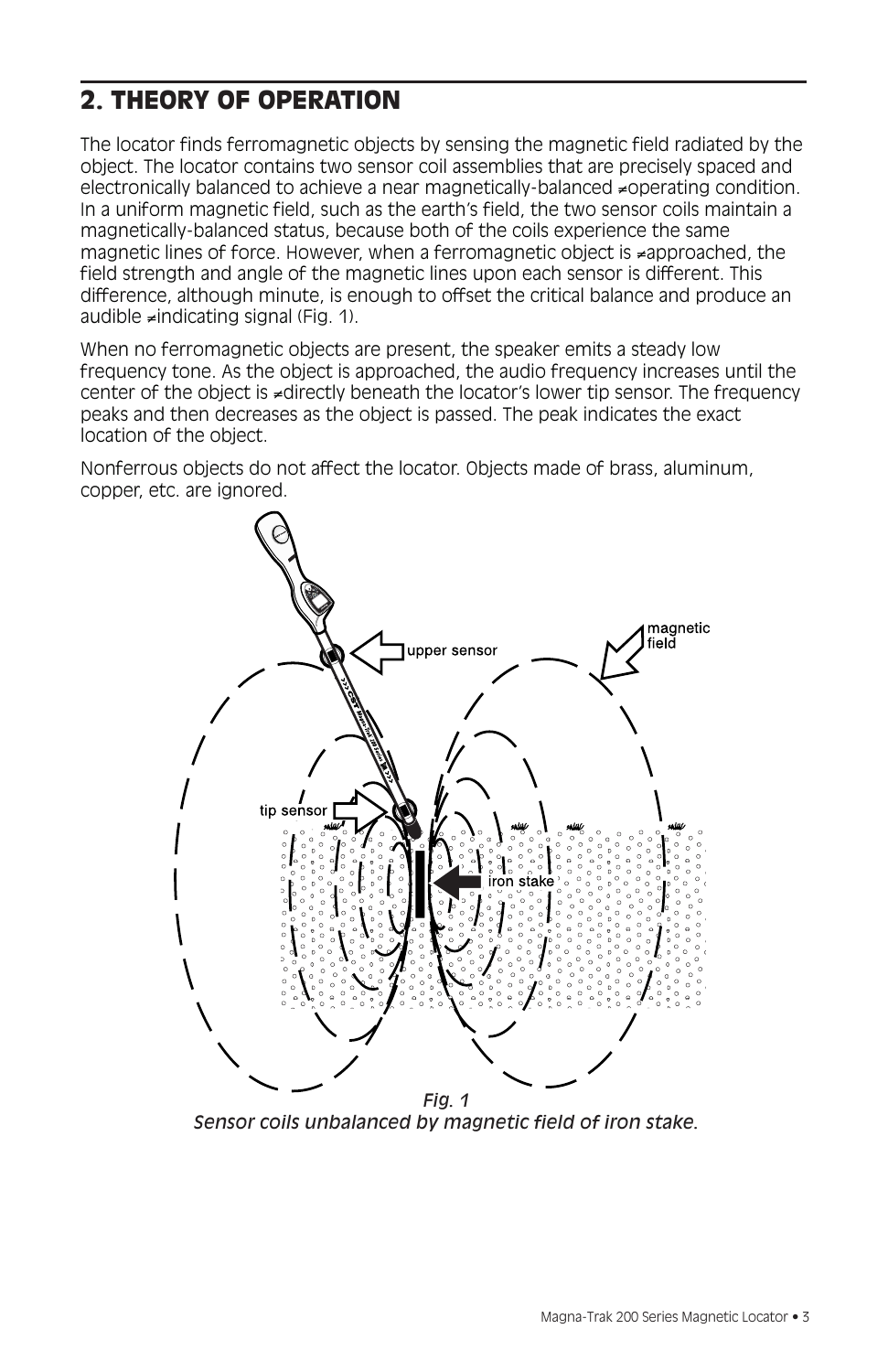## 8. SPECIFICATIONS

| <b>Power:</b> Six "AA" (1% volt) batteries                                                                                                     |
|------------------------------------------------------------------------------------------------------------------------------------------------|
| <b>Battery life:</b> 100 hours of intermittent operation (alkaline batteries)                                                                  |
| <b>Output:</b> Powerful magnetic speaker with molded cover to<br>protect from direct contact.                                                  |
| <b>LCD Display:</b> Numeric digital, analog Bar-graph, power line indicator<br>and low battery indicator feature                               |
| <b>Weight:</b> Approximately 2.5 lbs. with batteries                                                                                           |
| <b>Operating temperature:</b> O°F to 120°F (-18°C to 49°C)                                                                                     |
| <b>Length:</b> $42\frac{3}{4}$ inches (108.6 cm)                                                                                               |
| <b>Construction:</b> High-impact water resistant plastic, epoxy painted.<br>Aluminum sensor tube waterproof to just under the<br>plastic case. |
| <b>Patent:</b> United States #4,439,732.                                                                                                       |
| <b>Nominal Sensor:</b> $20$ inches $(50.8 \text{ cm})$                                                                                         |

# *Specifications subject to change without notice.*

## 9. WARRANTY

The Magna-Trak magnetic locator is warranted to be free from defects in materials and workmanship for a period of **seven years** after the delivery of the product to the original user. Our liability under this warranty is limited to replacing any defective parts, adjusting and servicing any instrument or, at the company's option, replacement of the instrument returned by the original user, transportation charges prepaid, to the company. If the malfunction has been caused by misuse or abnormal conditions of operation, repairs will be billed to the user, with a cost estimate submitted prior to commencing repair work.

Batteries and the battery holder are not covered by this warranty.

All Magna-Trak locators repaired out of warranty carry a warranty on replaced parts for a period of 90 days.

#### **Service**

If your magnetic locator needs service, you may return it to the dealer from which it was purchased or send it, transportation prepaid, directly to:

#### **CST** 255 W. Fleming Street Watseka, IL 60970 USA

Include model number, serial number, proof and date of purchase, your address and phone, and a written description of the problem encountered with the instrument with the return of the locator.

#### **Magna-Trak made in Watseka, Illinois, USA**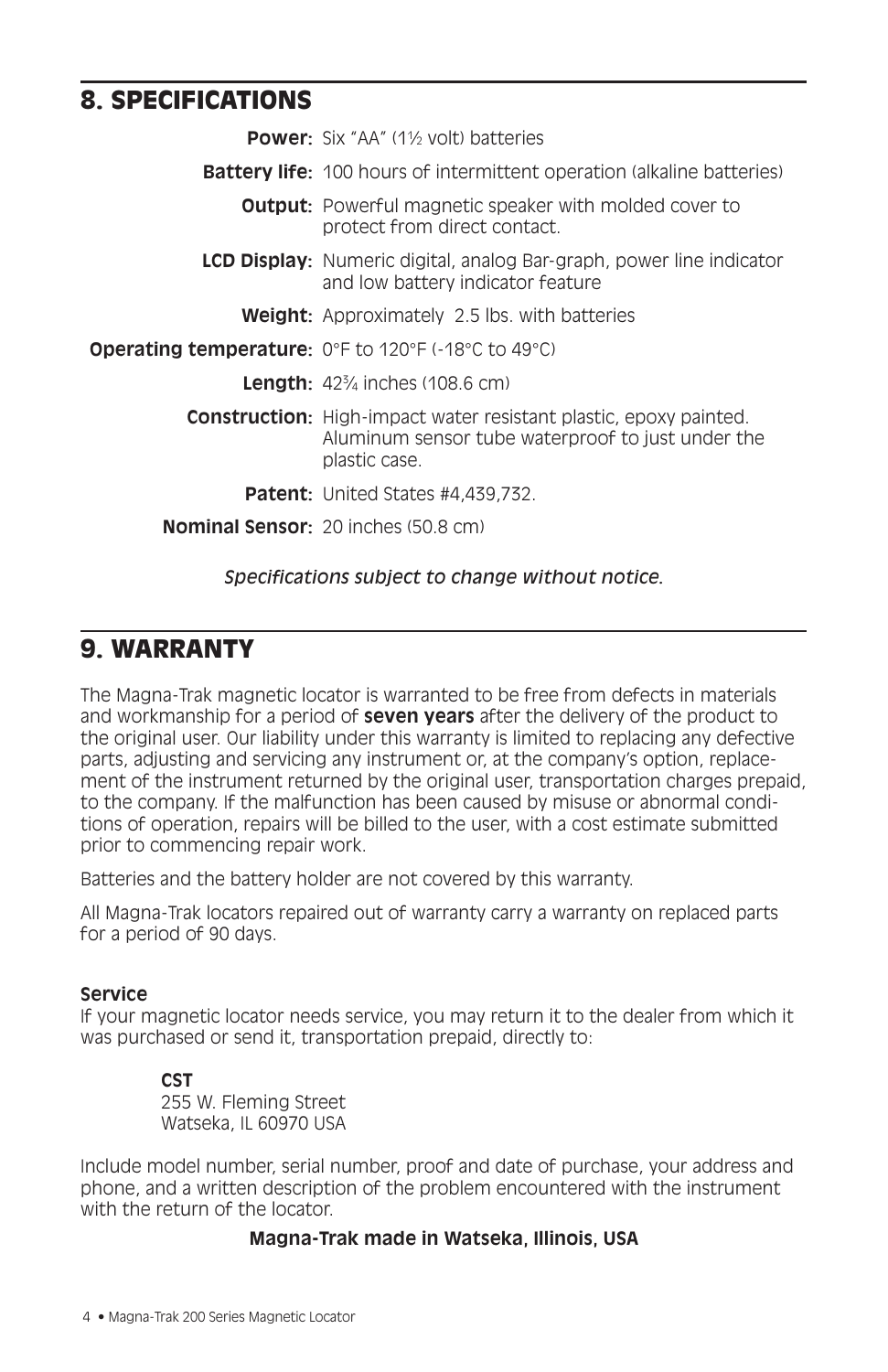## 3. FEATURES

- Rugged high-impact plastic enclosure with aluminum sensor pole
- Powerful magnetic speaker with molded cover to protect speaker from direct contact of water and dust
- Lightweight, comfortably balanced for easy handling
- Six "AA" (1 $\frac{1}{2}$  volt) battery operation;  $\pm$ 100 hr battery life
- Quick-access battery compartment
- Deep tone audio under search conditions; signals "peak" over magnetic objects
- Full depth capability
- Includes padded carrying case with shoulder strap or hard case
- Instrument Control Panel features LCD visual display and water-repellant push button switch operation:

LCD Visual Display includes a two-digit numeric signal indicator, an expanding analog bar graph signal indicator, battery indicator, and "Caution: Power Line" alert flashing indicator. Displays "ferrous" model operation.

"ERASE" button (Model MT202)– Interferences such as a nearby fence are "Virtually erased" which enhances the detection of the target of interest.

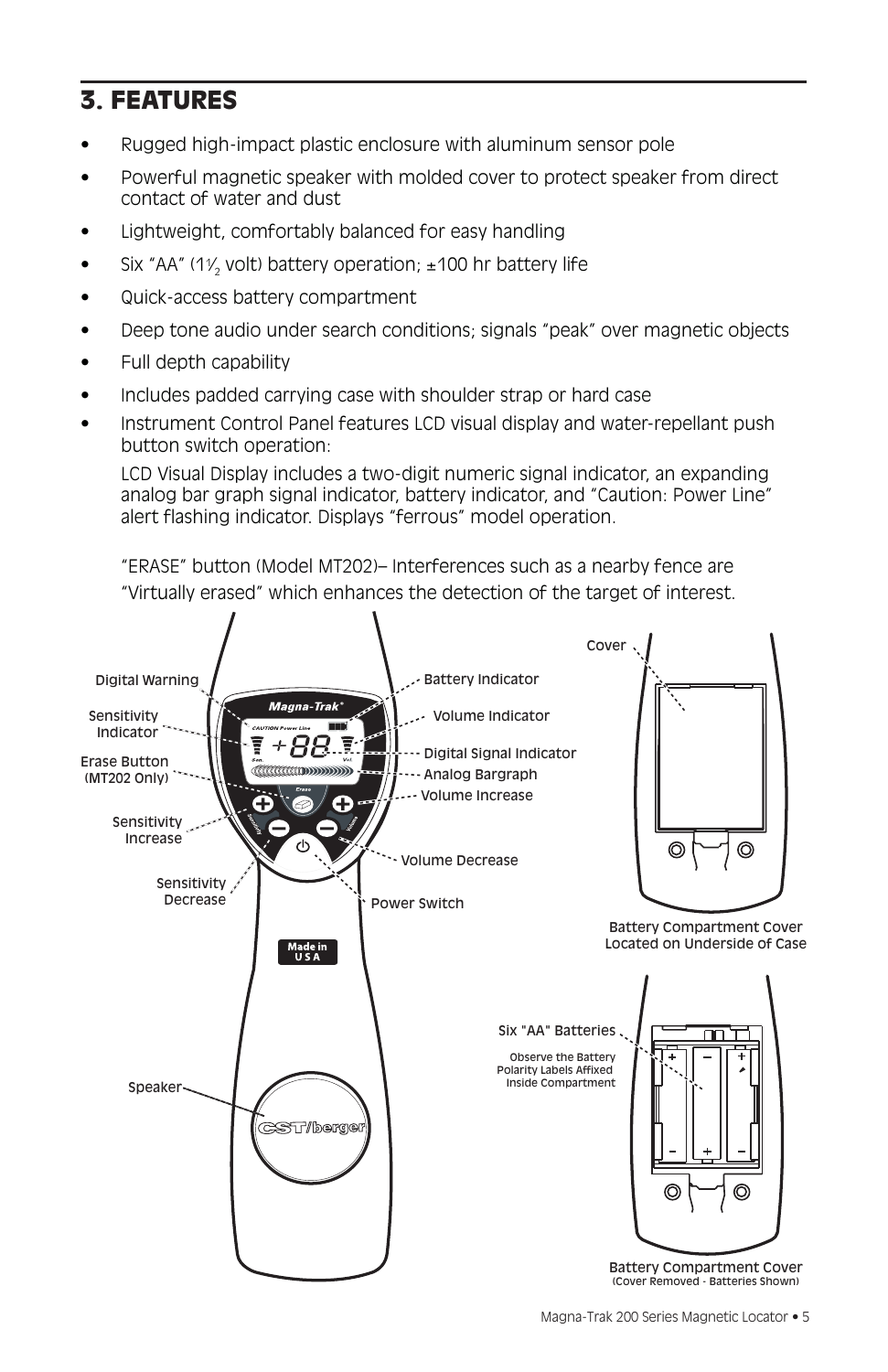## 4. BASIC OPERATION AND DESCRIPTION

#### **4.1 Power On/Off Switches**

Press "ON" once to activate the locator circuitry. Press again to turn the battery power off.

#### **4.2 Volume and Sensitivity Control**

Sensitivity Setting: The sensitivity or depth range can be varied using the "UP" and""Down" buttons while observing the associated bar graph and two-digit numeric display. When the "UP" or "Down" buttons are pressed, the two-digit numeric display changes from a signal level indication to a sensitivity level indication. The two-digit numeric display can be incremented or decremented by one by pressing and releasing the "UP" or "Down" button. If the""UP" or "Down" button is pressed and held, the two-digit numeric display will continue to increment or decrement until the button is released. The associated bar graph will give a coarse indication of sensitivity level.

- 1-bar, lowest sensitivity: 0-14 numeric
- 2-bars, higher sensitivity: 15-30 numeric
- 3-bars, next higher sensitivity: 31-45 numeric
- 4-bars, highest sensitivity: 46-99 numeric

The microcontroller will remember and return to the last sensitivity level selected the next time the instrument is placed the "ON" position. The optimal setting is determined by each particular application.

Volume Setting: The volume can be varied using the "UP" and""Down" buttons while observing the associated bar graph and two-digit numeric display. When the "UP" or "Down" buttons are pressed, the two-digit numeric display changes from a signal level indication to a volume level indication. The two-digit numeric display can be incremented or decremented by one by pressing and releasing the "UP" or "Down" button. If the""UP" or "Down" button is pressed and held, the two-digit numeric display will continue to increment or decrement until the button is released. The associated bar graph will give a coarse indication of volume level.

- 1-bar, lowest sound: 0-33 numeric
- 2-bars, quieter tone: 34-48 numeric
- 3-bars, below maximum: 49-73 numeric
- 4-bars, maximum sound: 74-99 numeric

#### **4.3 Speaker**

When no ferrous metal is present, the audio sound heard will be a low frequency tone. As ferrous metals are ≠approached, the audio tone will increase.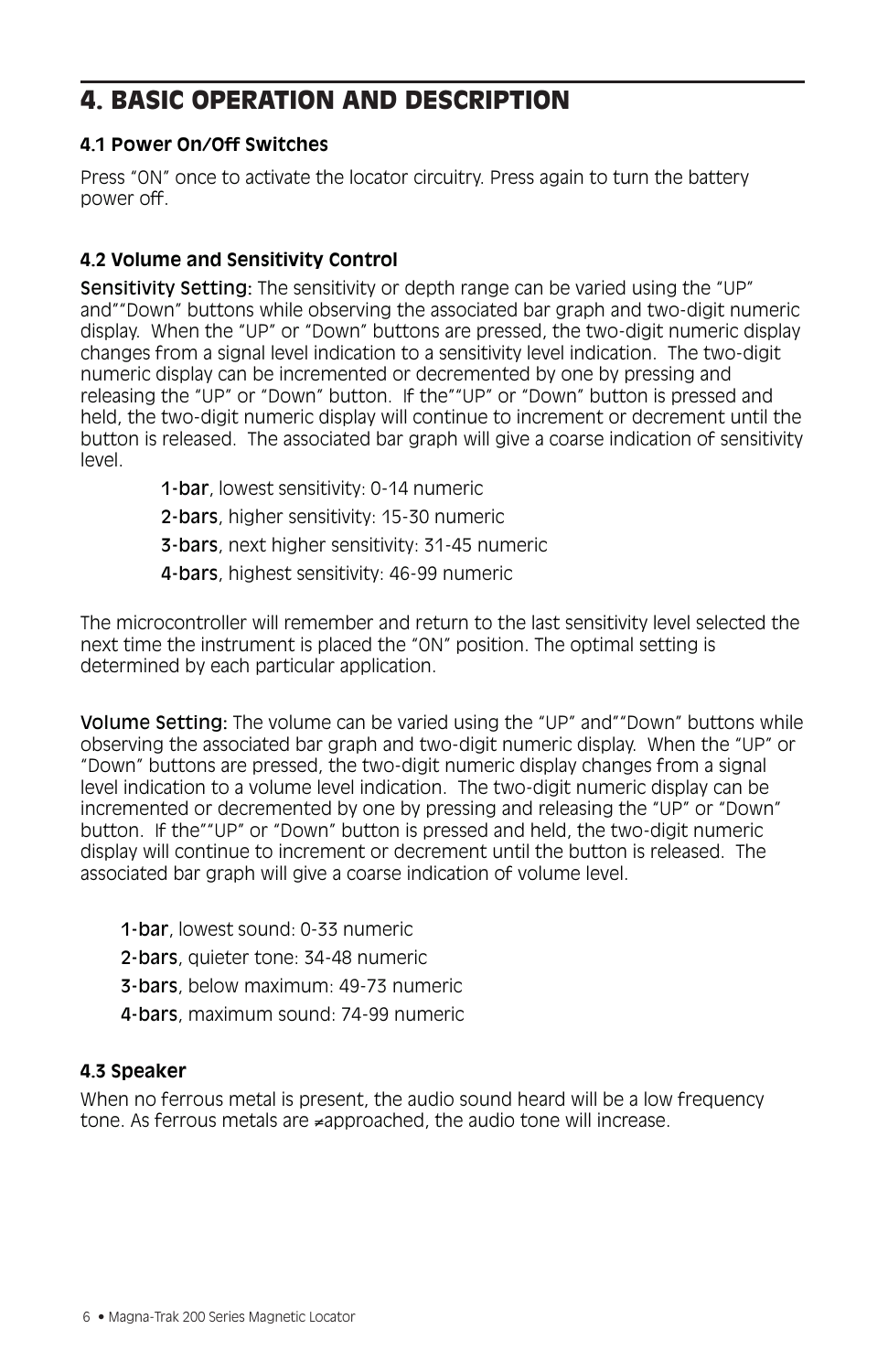## **4.4 LCD Visual Display**

Several visual display functions, provided for ease of operation, are defined below:

#### Digital Signal Indicator

A two digit numeric display shows the signal level as related to the audio ≠signal response being heard from the speaker. At the lowest signal level, when no ferrous metal is present, a small number will be viewed (between "0" and""5"). As metal is approached, the numbers will increase, reaching "99" at its maximum peak. Deeply buried objects or lower sensitivity"≠levels will yield a lower peak number to aid in  $\neq$ pinpointing the object. A " $+$ " in front of the two-digit numeric display indicates north polarity field detected from object. A "-" in front of the two-digit numeric display indicates south polarity field detected from object.

#### Analog Bar-Graph Signal Indicator

The bar graph ≠display expands outward from the center "oval" as related to the audio"≠signal response being heard from the speaker. The signal level bar graph expanding right indicates north polarity field detected from object. The signal level bar graph expanding left indicates south polarity field detected from object.

#### Power Line Indicator Feature

The electromagnetic fields radiated from buried or overhead power lines are picked up by the sensitive electronic circuitry and internally transformed into a visually flashing indicator in the display window as shown.(Fig. 2).

The distance or detection range from the cables where the locator responds depends on the energy being carried by the electrical conductors. The higher the energy, the greater the distance the locator will respond to it. If the cables are dead (no electrical connection or energy transfer), then no visual indication will appear.

When the locator is turned ON, this feature is activated immediately. This feature only responds to 50 or 60Hz power line frequencies and not to telephone or TV cables. This feature is intended as an aid only and not to be used for locating or pinpointing electrical cables.

The magnetic detection operation and performance of the magnetic locator are completely independent from the power line indicator feature.



#### **4.5 Erase Button**

This is an optional button that is primarily used in locations where large metal objects normally interfere with the desired operation of magnetic locators. Cyclone fences, metal buildings, vehicles and other large magnetic objects can be electronically erased with this button.

The operation of this feature is best defined by explaining the typical locator without this feature. For example, typical magnetic locators will normally yield a screaming audio tone when they are being operated in close proximity to a metal fence. The magnetic field from this fence will usually override the signal being sought from the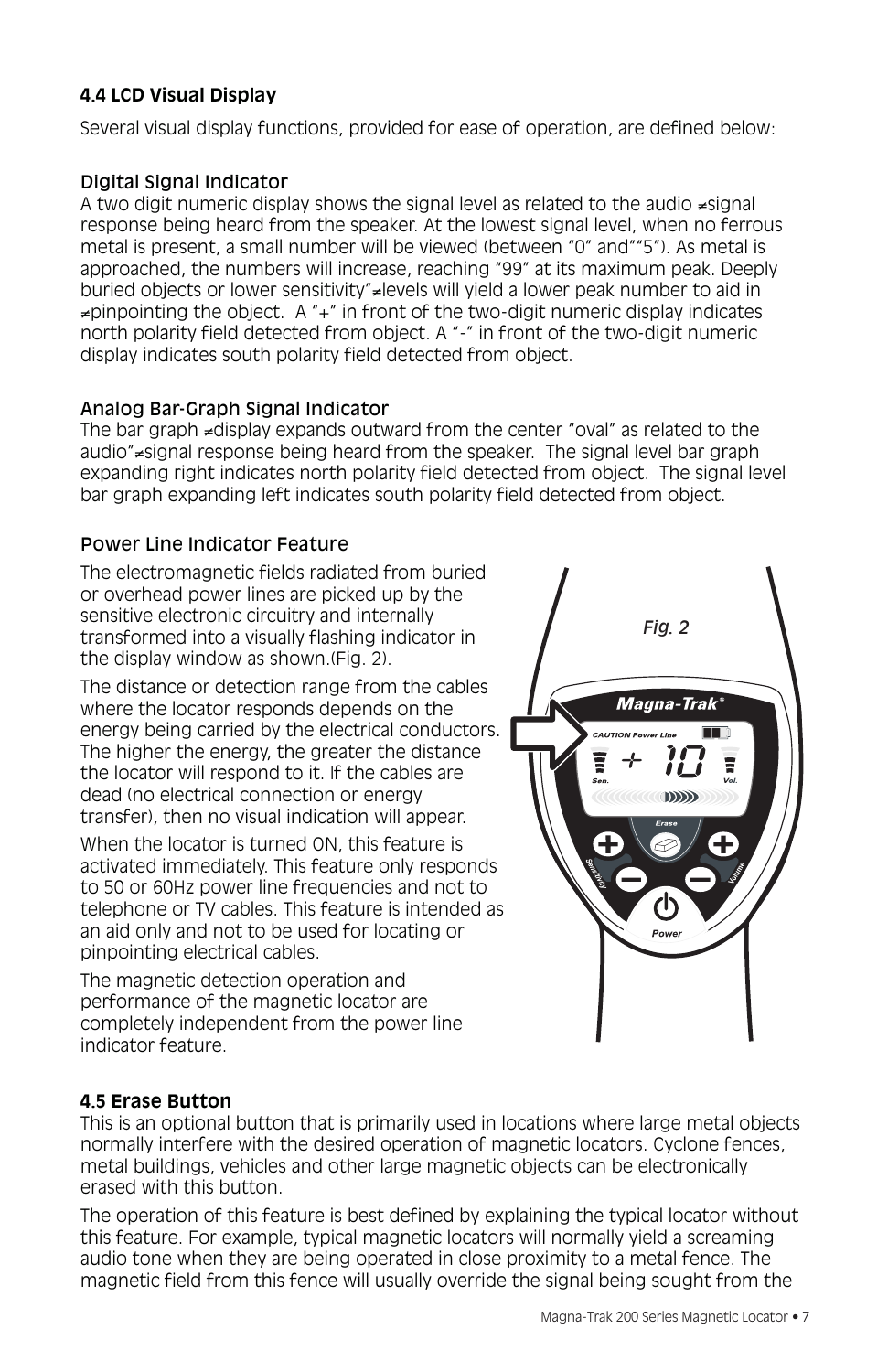buried object in search of. The only option is to reduce the sensitivity until the interference from the fence is minimized. However, the locator's sensitivity to the buried object is also minimized and usually undetectable.

The Magna-Trak 202 and its "Erase" feature solves this problem by providing an Erase Button; simply press this button when an object is interfering with the object of interest.

The sensitivity is automatically adjusted to enhance the detection of the object of interest. As the ferrous properties of the interfering object changes, the ERASE button can simply be pressed again to either increase or decrease sensitivity to enhance the detection of the object of interest.

Pressing the ERASE button adjusts the sensitivity level to 60. If the interfering object causes the sensitivity reading to approach 99, pressing the button will reduce sensitivity to a reading of 60. If the sensitivity reading drops below 60, pressing the button will increase sensitivity to 60.

## 5. BATTERY REPLACEMENT & TIPS

**Battery Status Indicator -** The battery condition is displayed with a bar-graph. As the battery loses power, the bar graph displays less segments. Four levels of battery condition are displayed as follows:

3-bars, full battery voltage

2-bars, sufficient battery power remains

1-bar, sufficient battery power remains, but they are approaching a replacement condition

0-bars, batteries are exhausted. Replace batteries as soon as possible.

Note: When there is no active display icons, no sound or basic operation has ceased-Batteries are dead and must be replaced immediately.

#### **Replace the batteries as follows:**

1: Turn the power off.

2: Turn the locator over, so battery compartment is facing up.

3: Squeeze the cover clip to release the compartment cover and open. Turn locator over, so the battery compartment is facing down.

4: Place hand over the opening and tap the case...the battery pack will drop out into your hand. Replace all of the batteries with new AA cells. Observe polarity markings.

5: Place the battery pack into the battery compartment with the two battery snaps facing down. Press the pack into position. Press the cover down, until you hear a 'click' sound... the cover is securely in place...the locator is ready to use.

NOTE: Never attempt to replace batteries selectively. Always replace all six cells at the same time. Preferably use Alkaline cells for longer operating and storage life. Dead batteries must be removed or replaced immediately.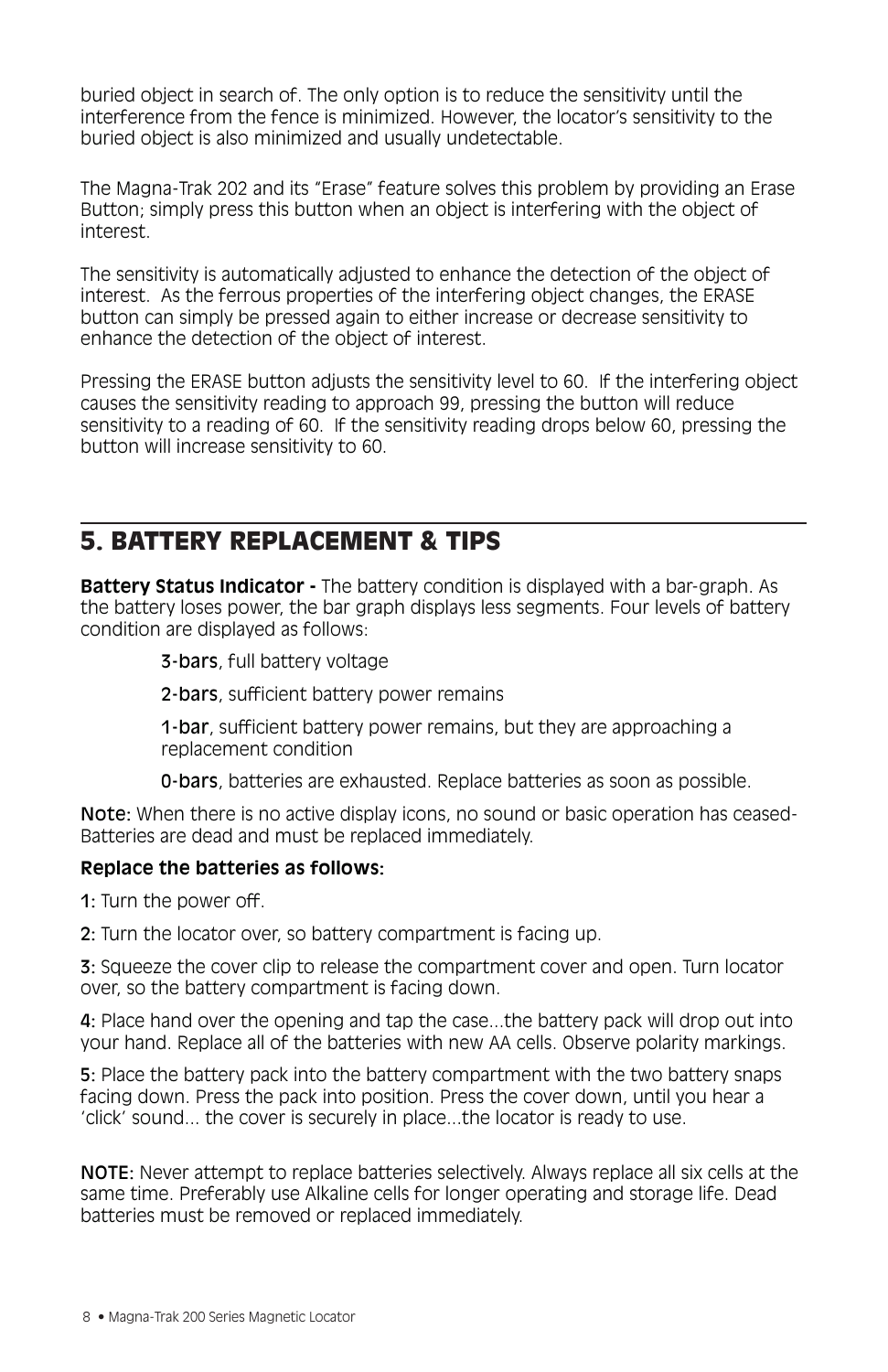## 6. FIELD OPERATION

The recommended search position is a 45° angle from the earth's surface. Scan the locator pole from side-to-side in a slow sweeping motion while walking in a steady direction. Maintain a consistent height above the ground during the side-to-side sweeping motion.



Once the object being searched is located, pinpointing the'≠object's location can be accomplished by holding the locator vertically and sweeping it in an "X" pattern until the absolute signal peak is found (Fig. 4). The audio sound and visual LCD ≠display will provide the pinpointing results.

Please note that your magnetic locator is not only sensitive to buried ferrous objects, but also to items in your possession. Ferrous objects such as steel tipped shoes, a pocket knife, some wrist watches, key chains or other objects containing ferrous material can cause false signals during your search.

The locator is not affected by the presence of nonferrous ≠objects, such as copper, aluminum pull tabs or foil, and other forms of trash that may be present in the ground. Snow, ice, water, wood, plastic, concrete, stones, and the ground itself have no effect on the performance of the locator.

#### **6.1 Water Locations**

The pole section of the locator can be submerged into water, up to just under the plastic case (Fig. 5).

#### **6.2 Locating Near a Steel Fence**

Approach the fence and stop at the distance at which you wish to begin your search. While holding the locator in a vertical position (Fig. 6), press and

release the "erase" button on the membrane panel. Begin sweeping the locator side to side parallel to the fence. As you move toward or away from the fence during the sweeping motion, at some point you may have to press the "erase" button again.

Continue this process throughout the search. The need to reactivate the "erase" circuitry depends on the proximity from the fence and the magnetism of the fence itself.

## **6.3 Searching Under an Unattended Vehicle**

In the event you must search under an parked vehicle that is unattended, you can simply slide the sensor pole under the vehicle and activate the

"erase" feature. Slide the sensor pole side to side until you locate the target.



*Fig. 5*

® 200 Series Series Water<br>US<br>X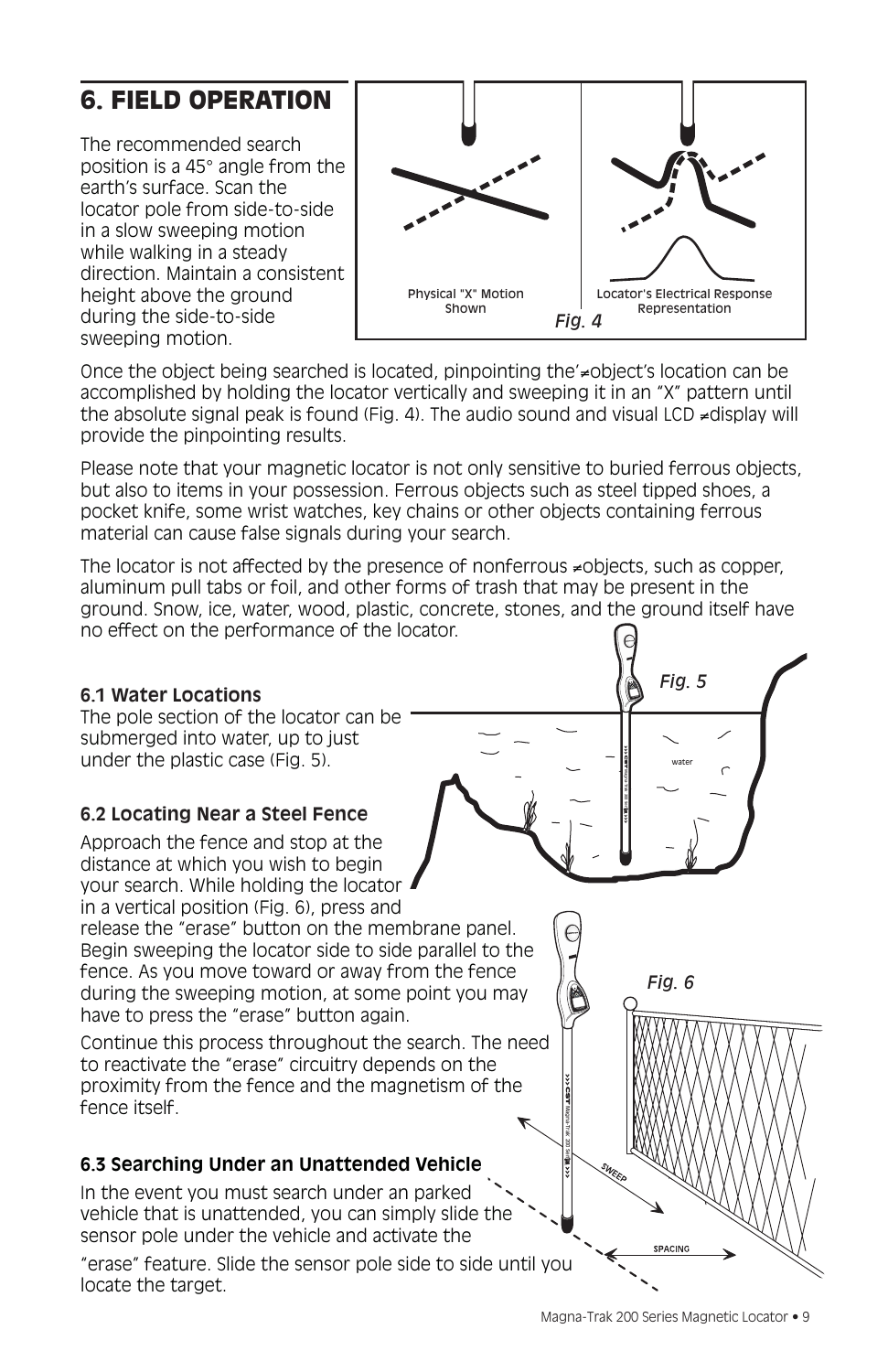# 7. SIGNAL RESPONSE

Figure 7 shows audio and LCD visual signal response to:

- 1: no object,
- 2: one small deeper metal target, and
- 3: a second larger and shallower metal object.

The LCD display indicates both the numeric ≠digital and analog bar-graph response as the locator passes over the ground.

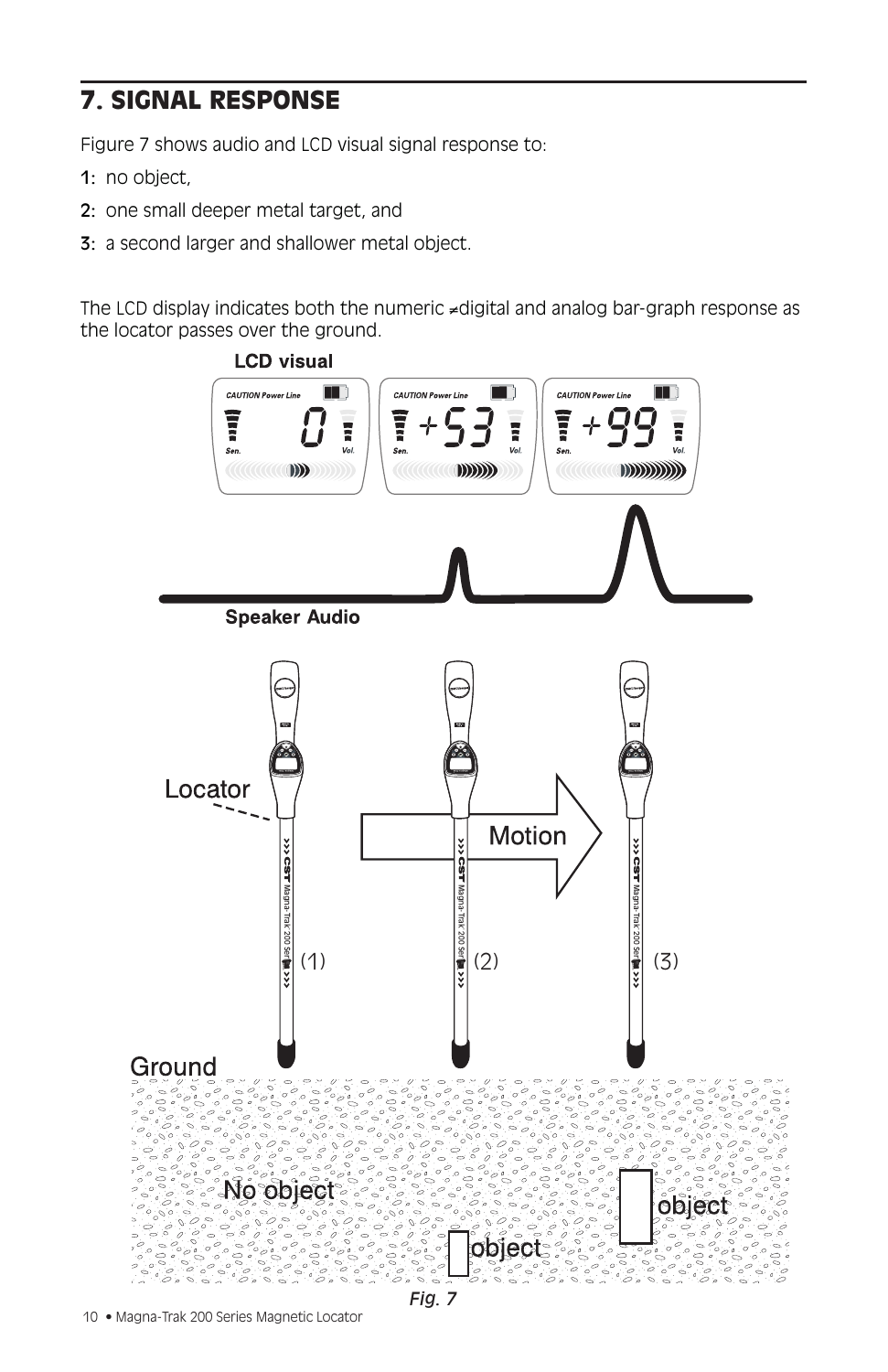## **7.1 Typical Signal Responses**

The metal handles on the septic tank cover will provide a usable signal to determine the location of the actual cover (Fig. 8).





Large metal objects may cause double signals as indicated (Fig. 9).

The center of the cover is found by sweeping the ≠locator back and forth to create a ring pattern ≠response. The center null will designate the cover's center.

The joints, elbows and ends of iron pipes will create the strongest ≠signals (Fig. 10). Hold the locator in a vertical ≠position while searching to produce the best results.





*Fig. 10*